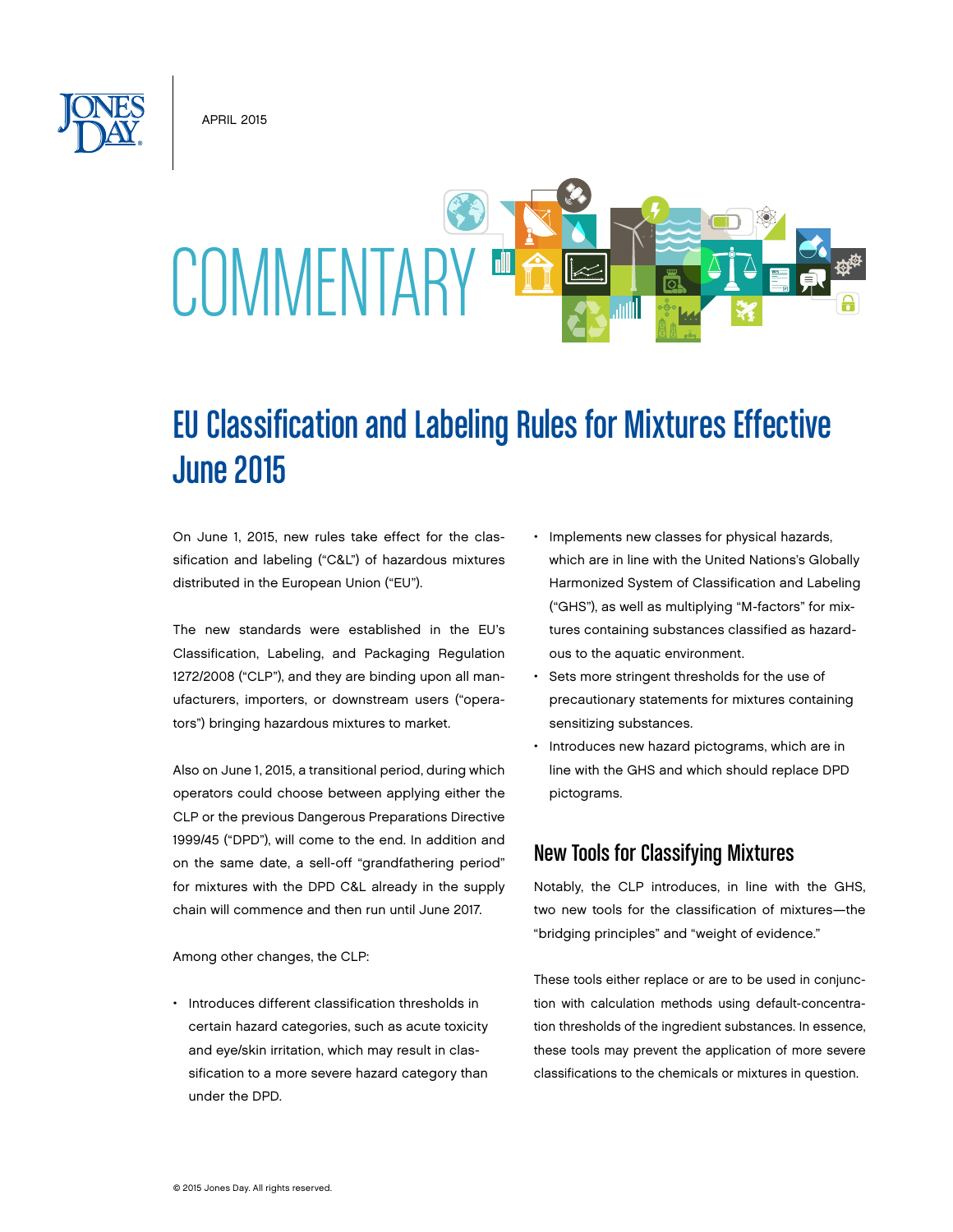The new tools are designed to use available data on similar mixtures (bridging principles), and/or read-across and other alternative data sources, using expert judgment (weight of evidence).

Similar to the DPD, Article 6(1) CLP provides that for the classification of a mixture, operators should primarily take into consideration the relevant available data on the mixture itself. Going beyond the DPD, however, Article 9(3) CLP explicitly allows the use of expert judgment and the weight of evidence approach where classification criteria cannot be applied directly to the available data.

In another new feature, Article 6(5) CLP (in connection with Article 9(4) CLP) provides that where data are not available on the mixture itself, other available information on similar-tested mixtures should be used, using so-called bridging principles (Section 1.1.3. to Annex I CLP).

Only in cases where data on the mixture itself—or on similar mixtures—are not available, taking into consideration the weight of evidence assessment, should the operators use calculation methods on the basis of hazardous substances contained in the mixture, using respective default concentration thresholds (see Article 6(5) in connection to Article 9(4) second paragraph).

Thus, the decision tree is as follows:

- 1. Use testing data available on the mixture as a whole (using the weight of evidence, if appropriate). If such data is not available or only partially available, then:
- 2. Use testing data on similar mixtures, applying bridging principles. If still impossible to classify, then:
- 3. Use calculation methods based on the hazard of known ingredients and the use of default concentration thresholds.

(*See* similar sequence in Section 1.6.3. and under Figure 1.6.1–a of the European [Chemicals](http://echa.europa.eu/documents/10162/13562/clp_en.pdf) Agency ("ECHA") Guidance on the [Application](http://echa.europa.eu/documents/10162/13562/clp_en.pdf) of the CLP Criteria.

*Note*: The precedence of bridging principles over calculation methods, however, is not applicable to carcinogenic, mutagenic, and reproductive toxicity endpoints. For those endpoints, data on the mixture itself or on similar mixtures can be used only upon demonstration that the calculation methods based on the hazard of known ingredients are not conclusive.

## Scope of the Bridging Principles

Application of the bridging principles is set out in Section 1.1.3. of Annex I to CLP, which provides, "where the mixture itself has not been tested to determine its hazardous properties, but there are sufficient data on similar tested mixtures and individual hazardous ingredient substances to adequately characterize the hazards of the mixture, these data shall be used (…)."

As follows from detailed rules in Section 1.1.3., the bridging principles are in fact applicable only if the target mixture and the original tested mixture are substantially similar with respect to their hazardous ingredient substances, i.e*.*, if they contain ingredient substances in the same hazard category and within the same concentrations, or within permitted concentration variations as set out in Table 1.2. For example, Section 1.1.3.1. sets out that even if the target mixture is diluted with a nonhazardous diluting agent, it should still have the same classification as the (nondiluted) original mixture. It is clear that in this case, operators would rather use the calculation methods, in order to take into consideration lower concentrations in the target mixture.

These considerations limit the usability of the bridging principles. The ECHA confirms, "the bridging principles mainly apply to either very simple mixtures or very straightforward compositional changes in an already classified mixture."

The CLP encourages networks of operators to facilitate the exchange of data and application of the bridging principles. Thus, operators seeking to explore opportunities to apply the bridging principles should contact relevant industry associations, e.g., Registration, Evaluation, Authorization, and Restriction of Chemicals ("REACH") consortia, etc.

# Conditions for the Use of Weight of Evidence

The CLP provides that weight of evidence principles should be used where classification criteria cannot be directly applied to available identified information, "in order to ensure that existing information can be used for as many mixtures as possible."